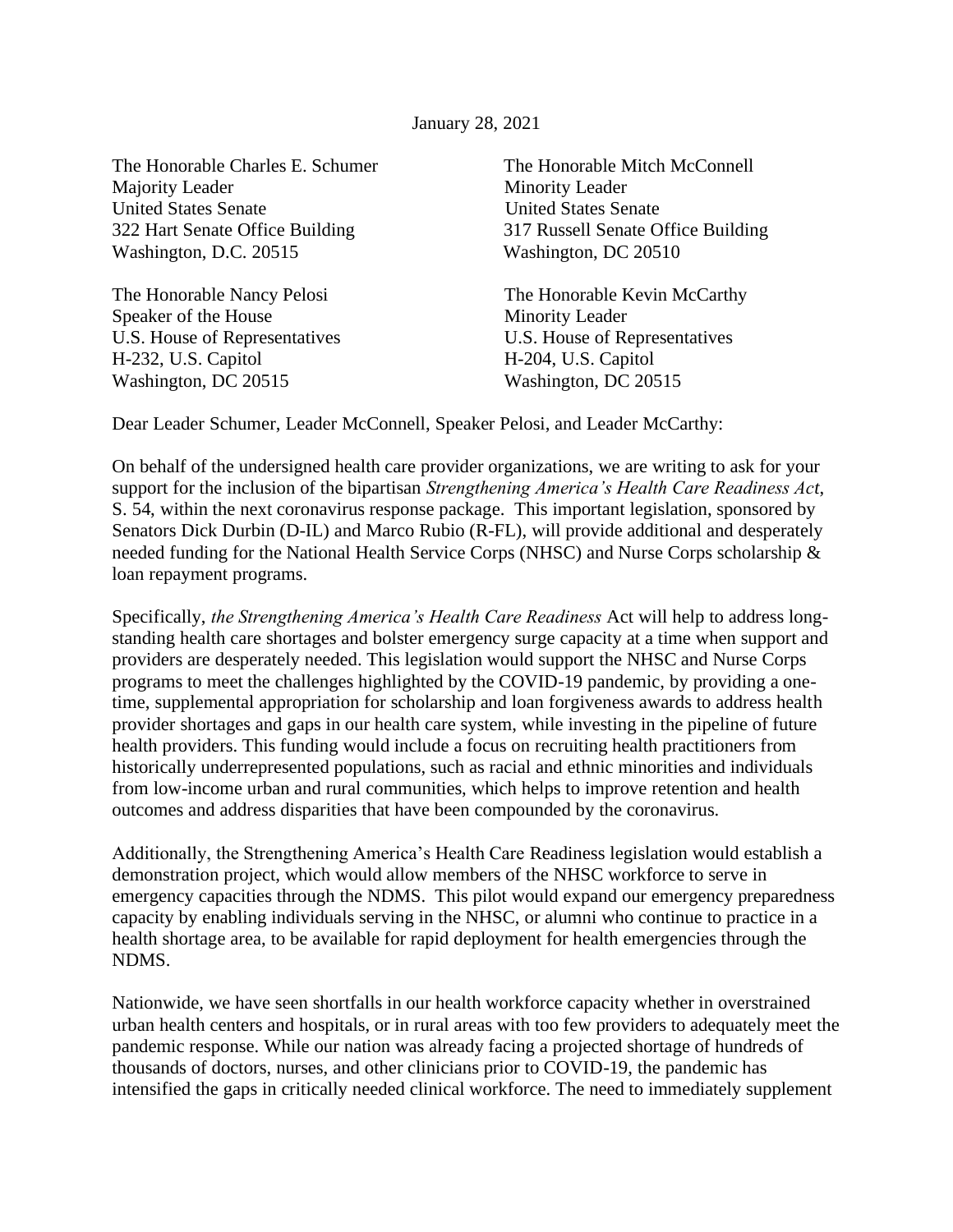funding to support and expand the health workforce has reached a new level of urgency. However, no additional funding for the NHSC or Nurse Corps have been included in any coronavirus relief laws— a missed opportunity to invest in our health workforce when it is needed most.

To build both the existing health workforce as well as the pipeline to meet today's and tomorrow's challenges, we strongly urge the next stimulus package include funding for the NHSC and Nurse Corps programs to support both patients and providers on the front lines of the COVID-19 pandemic via inclusion of the *Strengthening America's Health Care Readiness Act*. The National Health Service Corps and Nurse Corps programs have a long history of bipartisan support and proven record of success in supporting and maintaining access to care in our nation's most underserved communities. from low-income urban neighborhoods to frontier and rural communities all of which struggle with provider shortages.

We appreciate your leadership during this public health emergency and strongly encourage the inclusion of *the Strengthening America's Health Care Readiness Act*, within the next coronavirus response package to support the healthcare of all communities across the nation. Should you have any questions, or for more information, please contact Amanda Pears Kelly at [apearskelly@clinicians.org](mailto:apearskelly@clinicians.org)

Sincerely,

American Academy of Family Physicians American Association of Colleges of Nursing American Association of Nurse Practitioners American Dental Association American Medical Association Association of American Medical Colleges Association of Clinicians for the Underserved Council on Social Work Education National Association of Community Health Centers National Hispanic Medical Association National Rural Health Association Nurse-Family Partnership Physician Assistant Education Association Alabama Primary Health Care Association Alaska Primary Care Association Arizona Alliance of Community Health Centers Associacion De Salud Primaria De Puetro Rico Association of Utah Community Health Bi-State Primary Care Association California Primary Care Association Colorado Community Health Network Community Care Network of Kansas Community Health Center Association of Arkansas Community Health Center Association of Connecticut